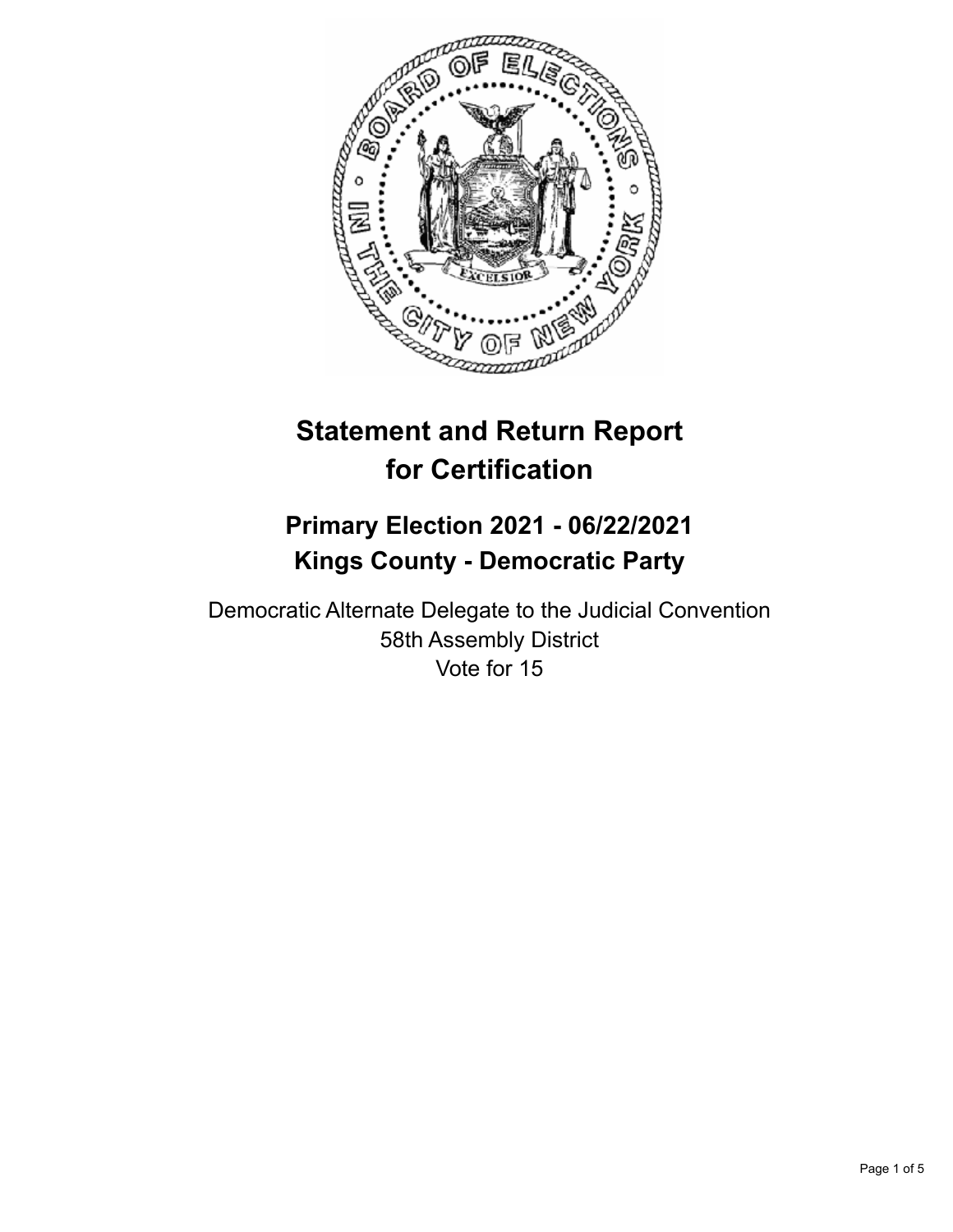

#### **Assembly District 58**

| PUBLIC COUNTER                                           | 15,341       |
|----------------------------------------------------------|--------------|
| MANUALLY COUNTED EMERGENCY                               | 0            |
| <b>ABSENTEE / MILITARY</b>                               | 1,351        |
| <b>AFFIDAVIT</b>                                         | 53           |
| <b>Total Ballots</b>                                     | 16,745       |
| Less - Inapplicable Federal/Special Presidential Ballots | 0            |
| <b>Total Applicable Ballots</b>                          | 16,745       |
| <b>GENEVA ALSTON</b>                                     | 3,746        |
| <b>HERMINE A. PERRY</b>                                  | 4,193        |
| FERNANDO ARAUJO                                          | 2,479        |
| <b>CORY PROVOST</b>                                      | 3,302        |
| <b>CRAIG H. GOLDSBERRY</b>                               | 2,429        |
| <b>BEULAH SEARS</b>                                      | 3,026        |
| <b>FRANCIS X. SHEA</b>                                   | 2,680        |
| PAULINE M. YORKE                                         | 3,470        |
| KENTURAH TAYLOR                                          | 3,187        |
| RONNETTE COX                                             | 3,991        |
| <b>CAROL MAHABEER</b>                                    | 2,508        |
| JUDITH DESTIN                                            | 3,571        |
| TAMARA HURGUS                                            | 2,974        |
| <b>LOUIS DAVID</b>                                       | 3,190        |
| ESPERANZER BURNETT                                       | 2,277        |
| <b>SHANIQUE MCFARLANE</b>                                | 3,902        |
| <b>RASHIDI DENSON</b>                                    | 2,266        |
| OZNI LEWIS                                               | 1,881        |
| <b>COURTNEY NELSON</b>                                   | 3,615        |
| ALTON MADDOX (WRITE-IN)                                  | 1            |
| BILL THOMPSON (WRITE-IN)                                 | 1            |
| CARDINE BEDEAU (WRITE-IN)                                | $\mathbf{1}$ |
| CARLYE THOMPSON (WRITE-IN)                               | $\mathbf{1}$ |
| CHRISTOPHER VALIS (WRITE-IN)                             | $\mathbf{1}$ |
| CLOIN MOORE (WRITE-IN)                                   | 1            |
| COLIN POWELL (WRITE-IN)                                  | 1            |
| CONCETTA HENTINI (WRITE-IN)                              | $\mathbf{1}$ |
| CORLISS OSCAR (WRITE-IN)                                 | 1            |
| DARLENE FORDE (WRITE-IN)                                 | 1            |
| DARRELL FORDE (WRITE-IN)                                 | 1            |
| ERNEST DEVONISH (WRITE-IN)                               | 2            |
| FLOYD FLAKE (WRITE-IN)                                   | $\mathbf{1}$ |
| HORUS SHANGO (WRITE-IN)                                  | $\mathbf{1}$ |
| JOHN LIN (WRITE-IN)                                      | 1            |
| JOHN MCCADNEY (WRITE-IN)                                 | $\mathbf{1}$ |
| JOHN STWEWART (WRITE-IN)                                 | 1            |
| JOSE MENDEZ (WRITE-IN)                                   | 2            |
| LOLA WATERMAN (WRITE-IN)                                 | 1            |
| LYNETTE PRINCE-BRISTOW (WRITE-IN)                        | $\mathbf{1}$ |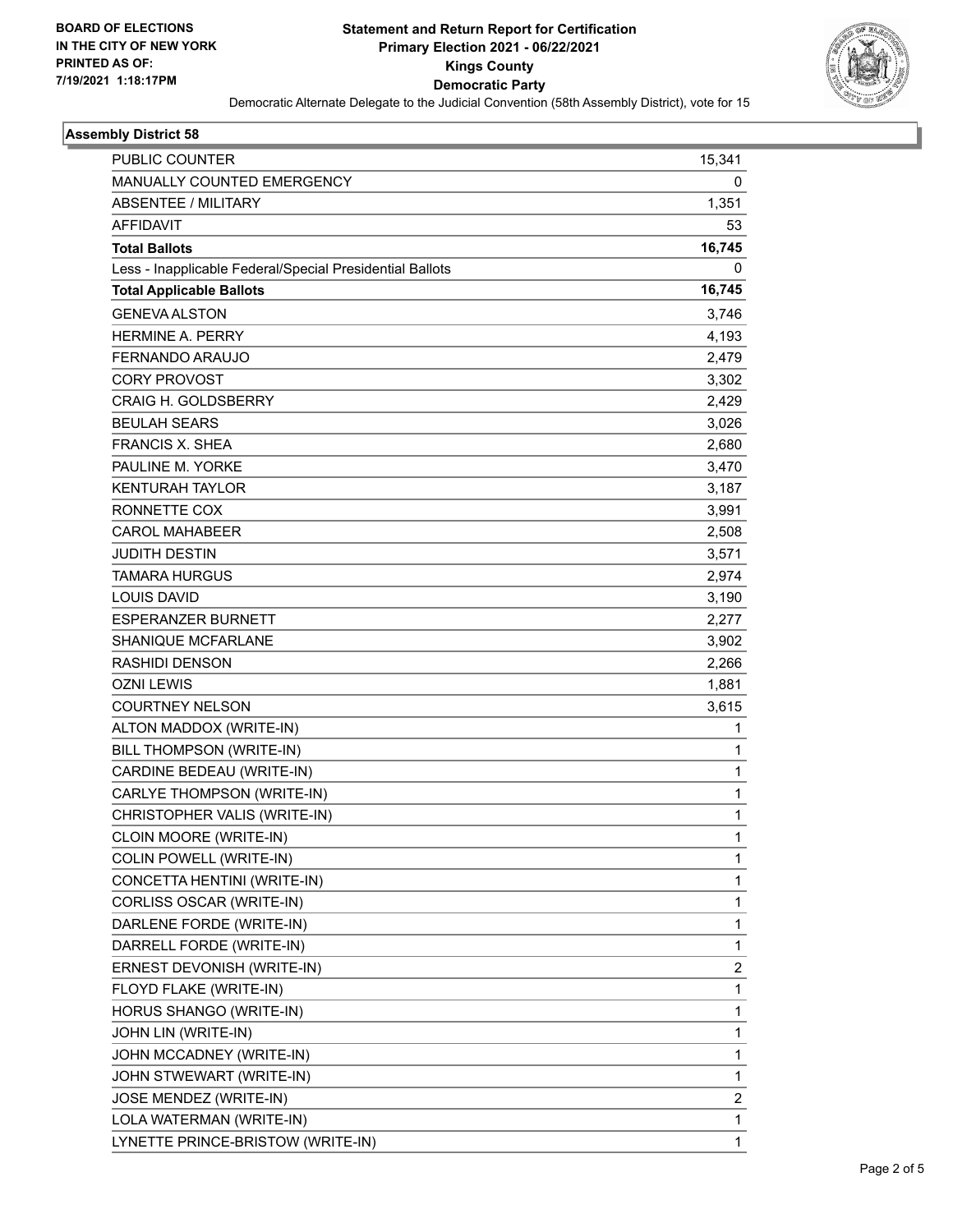

#### **Assembly District 58**

| MARTY MARKARITZ (WRITE-IN)                |         |
|-------------------------------------------|---------|
| MAXWELL BEDEAU (WRITE-IN)                 |         |
| MENDEL ABRAHAM (WRITE-IN)                 |         |
| MIKE BLOOMBERG (WRITE-IN)                 |         |
| OBALEGANN AWOLELI (WRITE-IN)              |         |
| PAT HYNAH (WRITE-IN)                      |         |
| RICHARD GREENE (WRITE-IN)                 |         |
| SAMANTHA NEWERSON (WRITE-IN)              |         |
| SEAN CAMPBELL (WRITE-IN)                  |         |
| SUSAN MASTER (WRITE-IN)                   |         |
| TAISHA HENDERSON (WRITE-IN)               | 1       |
| TONY HEALERT (WRITE-IN)                   |         |
| UNATTRIBUTABLE WRITE-IN (WRITE-IN)        | 125     |
| UNCOUNTED WRITE-IN PER STATUTE (WRITE-IN) | 4       |
| <b>Total Votes</b>                        | 58,850  |
| Unrecorded                                | 192,325 |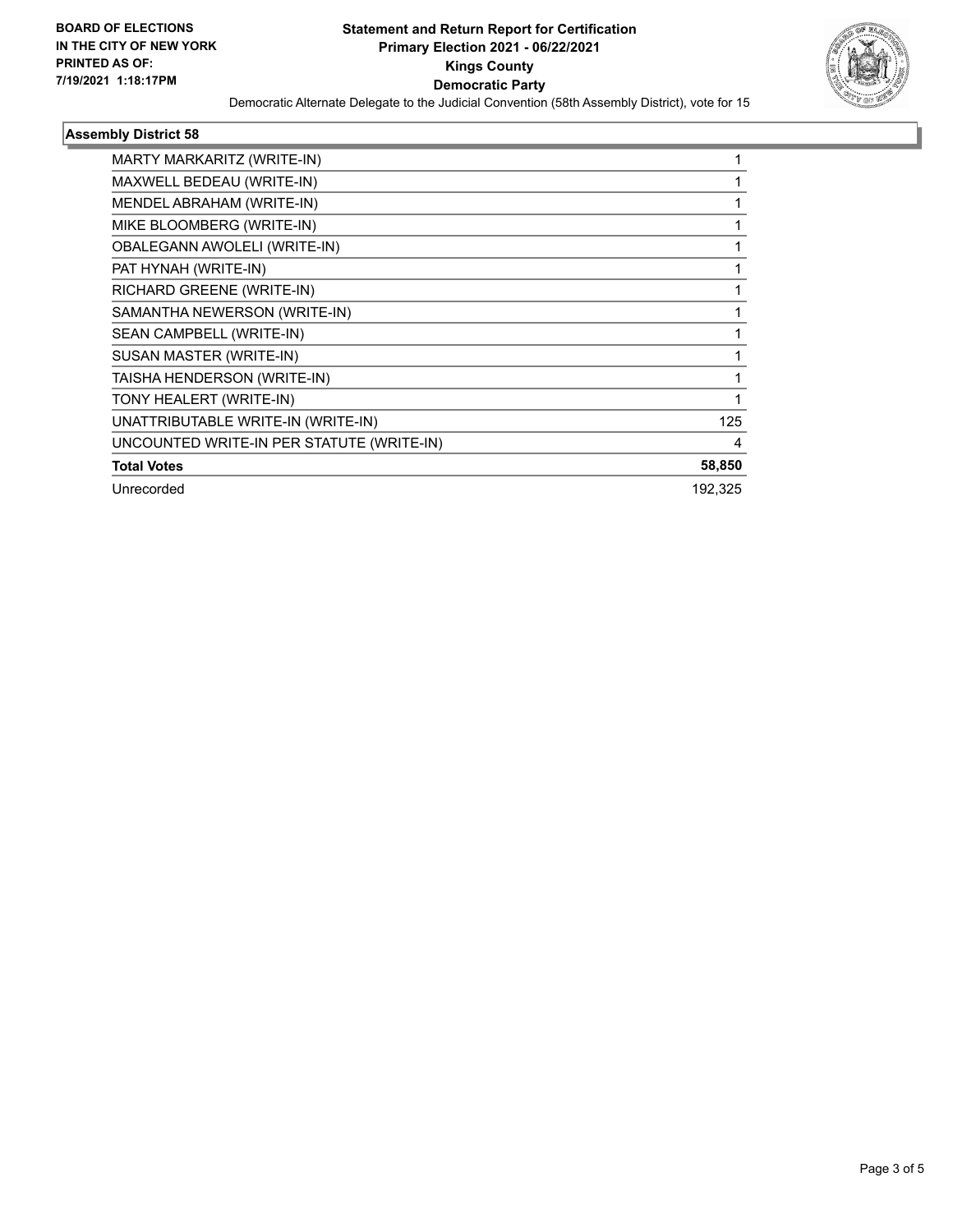

#### **Total for Democratic Alternate Delegate to the Judicial Convention (58th Assembly District) - Kings County**

| <b>PUBLIC COUNTER</b>                                    | 15,341       |
|----------------------------------------------------------|--------------|
| MANUALLY COUNTED EMERGENCY                               | 0            |
| ABSENTEE / MILITARY                                      | 1,351        |
| <b>AFFIDAVIT</b>                                         | 53           |
| <b>Total Ballots</b>                                     | 16,745       |
| Less - Inapplicable Federal/Special Presidential Ballots | 0            |
| <b>Total Applicable Ballots</b>                          | 16,745       |
| <b>GENEVA ALSTON</b>                                     | 3,746        |
| <b>HERMINE A. PERRY</b>                                  | 4,193        |
| FERNANDO ARAUJO                                          | 2,479        |
| <b>CORY PROVOST</b>                                      | 3,302        |
| <b>CRAIG H. GOLDSBERRY</b>                               | 2,429        |
| <b>BEULAH SEARS</b>                                      | 3,026        |
| <b>FRANCIS X. SHEA</b>                                   | 2,680        |
| PAULINE M. YORKE                                         | 3,470        |
| <b>KENTURAH TAYLOR</b>                                   | 3,187        |
| RONNETTE COX                                             | 3,991        |
| <b>CAROL MAHABEER</b>                                    | 2,508        |
| <b>JUDITH DESTIN</b>                                     | 3,571        |
| <b>TAMARA HURGUS</b>                                     | 2,974        |
| <b>LOUIS DAVID</b>                                       | 3,190        |
| <b>ESPERANZER BURNETT</b>                                | 2,277        |
| SHANIQUE MCFARLANE                                       | 3,902        |
| <b>RASHIDI DENSON</b>                                    | 2,266        |
| <b>OZNI LEWIS</b>                                        | 1,881        |
| <b>COURTNEY NELSON</b>                                   | 3,615        |
| ALTON MADDOX (WRITE-IN)                                  | 1            |
| BILL THOMPSON (WRITE-IN)                                 | 1            |
| CARDINE BEDEAU (WRITE-IN)                                | 1            |
| <b>CARLYE THOMPSON (WRITE-IN)</b>                        | $\mathbf{1}$ |
| CHRISTOPHER VALIS (WRITE-IN)                             | 1            |
| CLOIN MOORE (WRITE-IN)                                   | $\mathbf{1}$ |
| COLIN POWELL (WRITE-IN)                                  | 1            |
| CONCETTA HENTINI (WRITE-IN)                              | 1            |
| CORLISS OSCAR (WRITE-IN)                                 | 1            |
| DARLENE FORDE (WRITE-IN)                                 | 1            |
| DARRELL FORDE (WRITE-IN)                                 | 1            |
| ERNEST DEVONISH (WRITE-IN)                               | 2            |
| FLOYD FLAKE (WRITE-IN)                                   | 1            |
| HORUS SHANGO (WRITE-IN)                                  | 1            |
| JOHN LIN (WRITE-IN)                                      | 1            |
| JOHN MCCADNEY (WRITE-IN)                                 | 1            |
| JOHN STWEWART (WRITE-IN)                                 | 1            |
| JOSE MENDEZ (WRITE-IN)                                   | 2            |
| LOLA WATERMAN (WRITE-IN)                                 | 1            |
| LYNETTE PRINCE-BRISTOW (WRITE-IN)                        | 1            |
|                                                          |              |